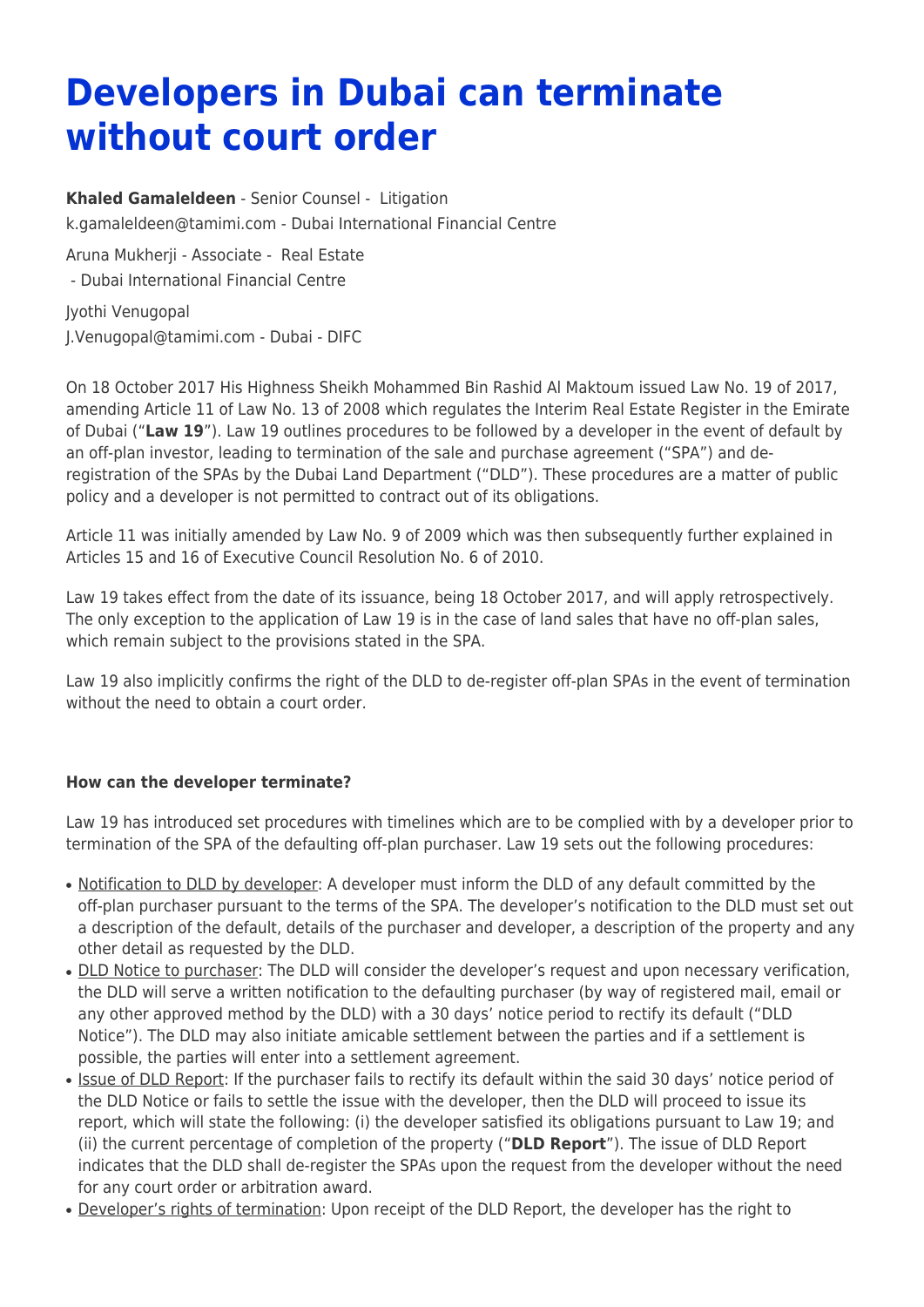terminate the SPA of the defaulting purchaser without the need for any further court order/ arbitration in the following manner:

- ❍ If completion exceeds 80%: In the event that the percentage of completion of the sold property exceeds 80%, then the developer has the right to exercise one of three options:
- 1. to continue with the SPA with the defaulting purchaser and retain all amounts paid and request for the outstanding payments from the purchaser;
- 2. the developer may ask the DLD to sell the property by way of public auction and the proceeds received shall be collected by the developer and offset the outstanding balance purchase price due from the purchaser; or
- 3. to terminate the SPA unilaterally without the need of obtaining a prior court order and retain 40% of the purchase price and return the excess amounts back to the purchaser within one year of date of termination or within sixty days of the date of successful resale of the property to a third party purchaser, whichever is earlier.
	- If completion is between 60 to 80%: In the event that the percentage of completion of the sold property is between 60% to 80%, the developer has the option to terminate the SPA unilaterally without need for further court order and deduct no more than 40% of the purchase price and refund the remaining back to the purchaser either within (1) year of date of termination or within (60) days of the date of successful resale of the property to a third party purchaser, whichever is earlier.
	- If completion is less than 60%: In the event that the percentage of completion of the sold property is less than 60%, the developer has the option to terminate the SPA unilaterally without the need for a further court order and deduct no more than 25% of the purchase price and refund the remaining amount back to the purchaser either within one year of date of termination or within sixty days of the date of successful resale of the property to a third party purchaser, whichever is earlier
	- ❍ If construction has not commenced: In the event that the developer has not commenced construction of the real estate project due to reasons beyond its control and without any negligence on its part, then the developer has the right to terminate the SPA unilaterally without the need for a further court order and deduct no more than 30% of the amount paid by the purchaser and refund the remaining amount back to the purchaser within sixty days of date of termination.

Where a real estate project is cancelled by RERA, Law 19 obliges the developer to refund all paid monies back to its purchasers in accordance with Law No. 8 of 2007 concerning real estate development trust accounts in Dubai.

If the defaulting purchaser is of view that the termination by the developer was not done in good faith, then Article 11 (4f) of Law 19 allows such purchaser to approach the courts or arbitration to challenge the termination.

## **Conclusion**

Law 19 has certainly stirred the real estate market in a progressive manner whereby investors are encouraged to comply with their obligations, failing which the developer has the right to terminate and de—register the purchaser's SPA from the DLD's interim real estate register with clear steps laid out in Law 19. Also, Law 19 is an important pillar for the off-plan regime in Dubai and will help developers to save the cost and time arising from unnecessary litigation.

Law 19 clarifies a widespread misunderstanding which existed prior to the enactment of this law, namely whether an order from the DLD is sufficient to terminate a SPA or whether a developer is also required to approach the court to obtain an order confirming termination of a SPA. The most important aspect of Law 19 is the developer's right to unilaterally request from the DLD termination of the SPA without a court order.

Termination of the SPA by the developer in the above manner indicates that the DLD will legally deregister